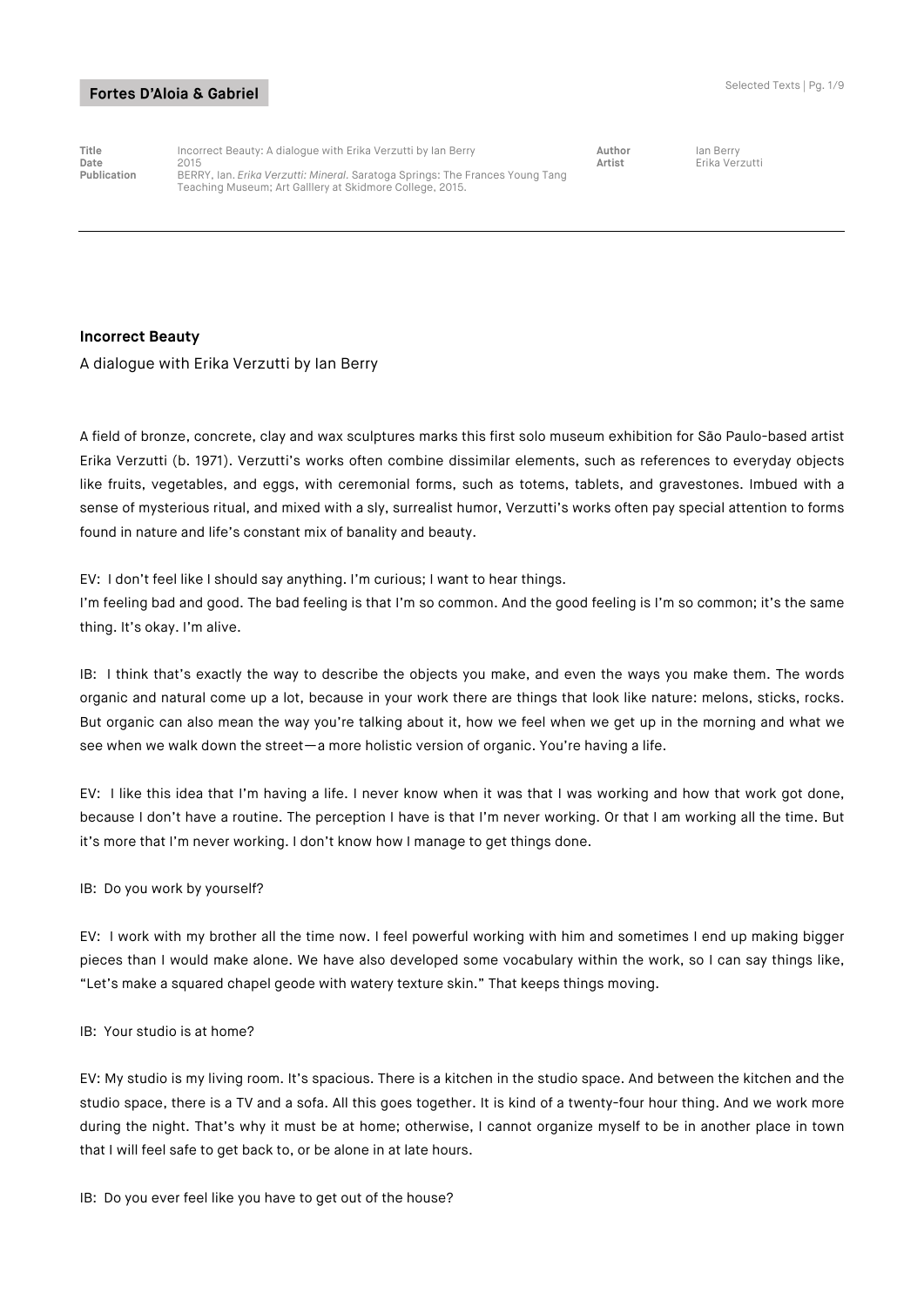**Title** Incorrect Beauty: A dialogue with Erika Verzutti by Ian Berry **Author** Ian Berry **Date** 2015 **Artist** Erika Verzutti **Publication** BERRY, Ian. *Erika Verzutti: Mineral.* Saratoga Springs: The Frances Young Tang Teaching Museum; Art Galllery at Skidmore College, 2015.

EV: I do. I stay there for days, sometimes. When I don't know what to do, I go to the movies, because then I still feel productive somehow.

IB: How does it feel like you're still working? Because you're seeing somebody else's artwork?

EV: Yeah. And I relate to movies. They're easy. I feel that I'm being informed, I feel that I'm seeing somebody's work, but in a way that I don't have to commit to. It's also a real life thing, not an art world frame.

IB: What movies do you remember recently?

EV: Remember we were talking about [Sacha Baron Cohen's] *The Dictator* yesterday? Comedy is so important to me. I went twice, and I took my nephew and my niece to see it, as if I was educating them [laughs]. Which is a bad thing. It was politically incorrect, but extremely funny because it was allowed to be so incorrect. That's something everybody's looking for, a place for all the junky, incorrect stuff that usually is put away or hidden.

IB: Some artists find those moments in their artwork. But if you're speaking in public, if you're putting your art or your movie in front of other people, and you're telling a joke about something horrible, it can feel very risky. Do you ever feel that way when you're putting a sculpture out? When you've made it and it feels funny to you, it feels perfect to you in some awkward way, and then, oh, what's the world going to do with these things? Do you worry about how your sculptures will be received?

EV: I know I felt like that, but I cannot remember a piece doing something risky. The way I quote Brazilian modernists, maybe. Or Picasso. Sometimes I don't know how much of that is a joke. It's probably more of a serious quote, but I'm hiding behind some funny way to put it out; otherwise I wouldn't have the courage. But I know that feeling of being very satisfied, and the next day, when the exhibition opens, feeling the eyes of others and being afraid. I'll think, "Maybe I went too far." If it's too bad, I take it down. I can't deal with being too uncomfortable. But it's a high.

IB: The high gives you energy for making more sculpture?

EV: Yeah. There's anxiety to share and it has to be in there.

IB: Do you think you would make sculpture if you didn't have a place to show it? If there were no one to see it, would you still make it?

EV: No, I wouldn't make it.

IB: It's for people?

EV: Yeah.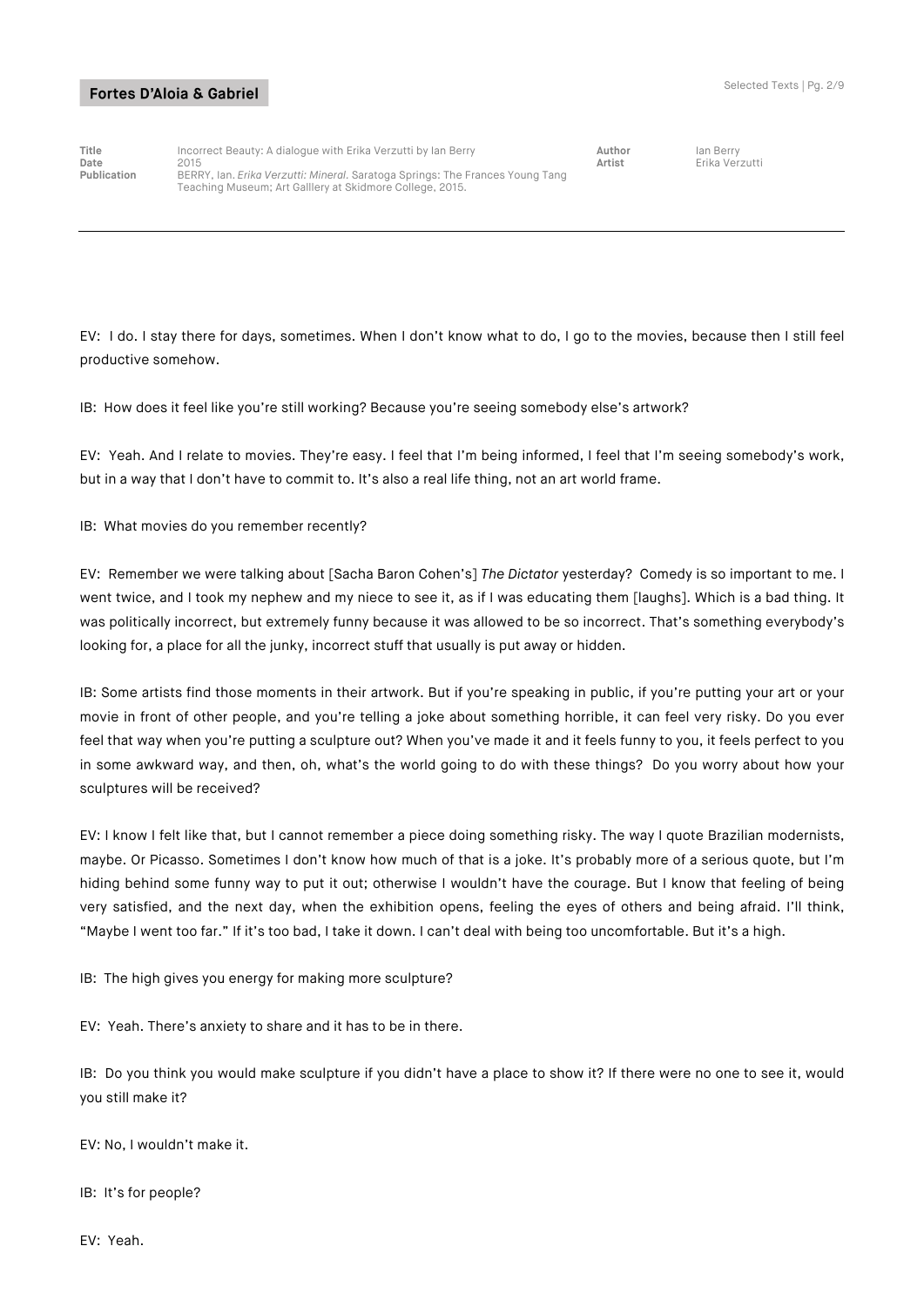Title Incorrect Beauty: A dialogue with Erika Verzutti by Ian Berry **Author Author I**an Berry **Ian Berry Incorrect Beauty: A dialogue with Erika Verzutti by Ian Berry Incorrect Beauty: A dialogue with Erika Verzutti Beauty Date** 2015 **Artist** Erika Verzutti **Publication** BERRY, Ian. *Erika Verzutti: Mineral.* Saratoga Springs: The Frances Young Tang Teaching Museum; Art Galllery at Skidmore College, 2015.

IB: It's for communication.

EV: Yes.

IB: The feedback is important to you.

EV: It is.

IB: Is it hard when a sculpture leaves you and goes away, and you don't know where it is?

EV: No. No. I am happy for it to be out in the world. I know I will have the image, or the memory of it, or that it's documented somewhere. It's going to be online and I can always find it very quickly. Digital imagery changed the way an artist exists now. I remember the big thing, when I started, was to get slides done. If you had no slides, you were no artist.

IB: It's interesting how that's changed so quickly.

EV: Yeah. And so I feel much closer to the work I make.

IB: You say, "when I started"—when was that? In school, after school?

EV: In the middle of school.

IB: It felt like a starting point for you?

EV: Yeah, because it was not art school. I started going to artists' workshops and summer courses. Then there was the Goldsmiths episode, when I lost everything I made before that. It all disappeared somehow. I don't know where it is. I abandoned everything I was doing.

IB: How old were you?

EV: Not so young—I was twenty-seven. But I was very young in my thinking. I went there because I thought I was good, and I got a place, and I thought, it's going to be so cool after this, going to art school. I thought I was going to be a superhero, that I was good already. Then I looked at what I was doing and said, "Oh, this is not the thing. This is not what I want."

IB: So you physically put away your old work?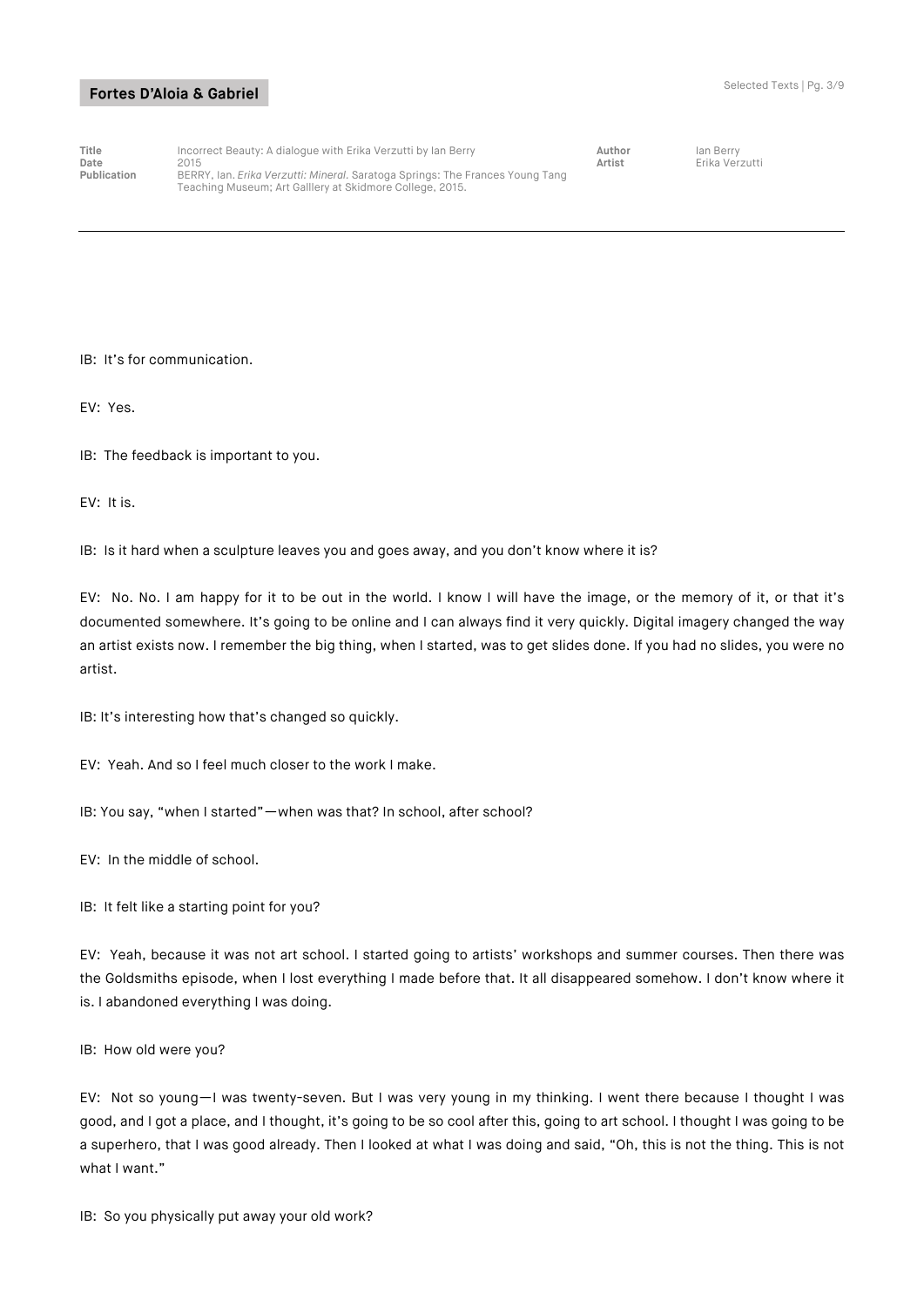**Title** Incorrect Beauty: A dialogue with Erika Verzutti by Ian Berry **Author** Ian Berry **Date** 2015 **Artist** Erika Verzutti **Publication** BERRY, Ian. *Erika Verzutti: Mineral.* Saratoga Springs: The Frances Young Tang Teaching Museum; Art Galllery at Skidmore College, 2015.

EV: It was a lot of paper. I have some of it somewhere. I don't like opening those files. One day I'll have to deal with it. It's a strange feeling. So I decided I wanted to be an artist; it was 1995, I was twenty-four, in São Paulo, taking summer courses with these artists. The scene was like a desert. There was nothing going on. Everything was so quiet.

IB: What kind of artists were teaching?

EV: They were what I call "The Eighties." People like Leda Catunda, who's a friend today, and I still look at her work a lot; and Carlito Carvalhosa, who's also a very important figure for me from the eighties. Painters, most of them. There was Sergio Romagnolo, who was Leda's husband. And he was a sculptor. I remember I took the sculpture class with him, and I would never be right; he didn't like anything I would do. Because I would be a bit literal and I would play with narrative, and they were very material-based. So I feel that today, I'm doing what I was supposed to do then; I'm a good student of his now.

IB: You came around.

EV: I agree with him now.

IB: But you had to get there on your own.

EV: It was a long way. The first sculptures were in 2003. Or a bit earlier, in 2001, when I made paper vases. The paper vase was me being reborn, after the two years at Goldsmiths, doing things too bad to show anyone.

IB: And then you went back to São Paulo?

EV: Home is São Paulo. Always has been. Sometimes I wish it was not. I always consider escaping, everywhere I go. I come to Saratoga and say, "Maybe that's it."

IB: Is it important to have artists around you to visit and talk about what you're making?

EV: No, that's a bit of a fantasy. I have some fantasies. Like having a studio is a fantasy. Because sometimes I say, "Oh, everything would be so different for me if I would just have a studio." But the artist scene, people don't talk about art in São Paulo. Maybe that's a Latin thing. We talk about the soap operas and relationships. We don't really talk about each other's work. Very little. You always have a small number of friends who you talk about art with. It's a marvelous thing when that expands to younger artists that you meet and click with.

IB: When you made *Seven-Headed Monster* you invited other artists to collaborate.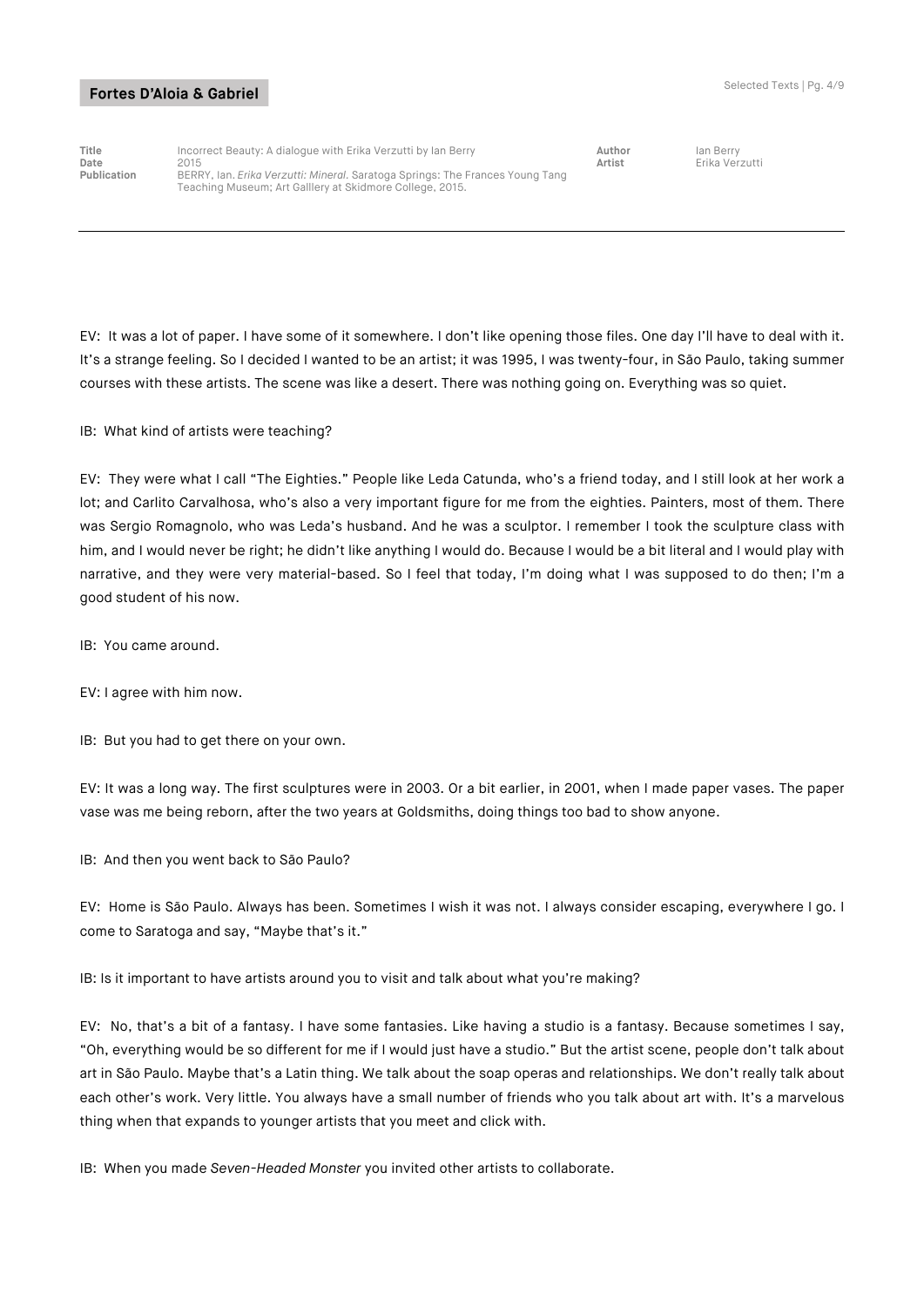**Title** Incorrect Beauty: A dialogue with Erika Verzutti by Ian Berry **Author** Ian Berry **Date** 2015 **Artist** Erika Verzutti **Publication** BERRY, Ian. *Erika Verzutti: Mineral.* Saratoga Springs: The Frances Young Tang Teaching Museum; Art Galllery at Skidmore College, 2015.

EV: That's probably one of those occasions that I went too far with the joke. It was a strange thing to do. I wrote to each one of them saying, "I don't know exactly what this is. Maybe you trust me." And so I created some safe rules for making a risky thing. The goal was to put on an exhibition in one sculpture.

IB: An exhibition in one object.

EV: Yeah. One sculpture, and part of the material of the sculpture would be artworks. Artworks as found objects.

IB: And so you told all the artists what you were going to do?

EV: I said, "We're all going to do this at the same time." I had made a sculpture called *The Seven-Headed Monster* in 2007, and I kind of kept making it. It had more than seven heads. I don't know exactly how I came to that, but it was kind of an apocalypse-y figure, with four paws and many heads. Each head would be made of fruits and vegetables, but composed so it would look like they had ears and noses, made out of vegetables. It actually started with a book for children, how to make your kids' food more interesting. And so I used that structure. It was very simple in the beginning.

IB: What was your first bronze?

EV: *Saramandaia* from 2006. That's the name of a soap opera. I chose this name because it's exotic. It would be like a sound for exotic. That's the first bronze. It's a vase. And where the flowers are, there would be sculpture clichés, like a bust and a bird, or me trying to represent sculpture clichés, coming out of the same pot. So when I invited the artists to participate in one sculpture, I was probably trying to do this again, like a monster containing every possible sculpture.

IB: By making a monster it gives you permission to make different things that you want to make?

EV: Yes.

IB: But is it also symbolic of anything, this monster? Is it in any way a symbol of how you're feeling about yourself or the world?

EV: No. It's more me trying to exorcise or accommodate my own anxiety about all the possibilities that exist in art making. I don't see myself so much as a monster.

IB: Bodies are in a lot of your work.

EV: Are they?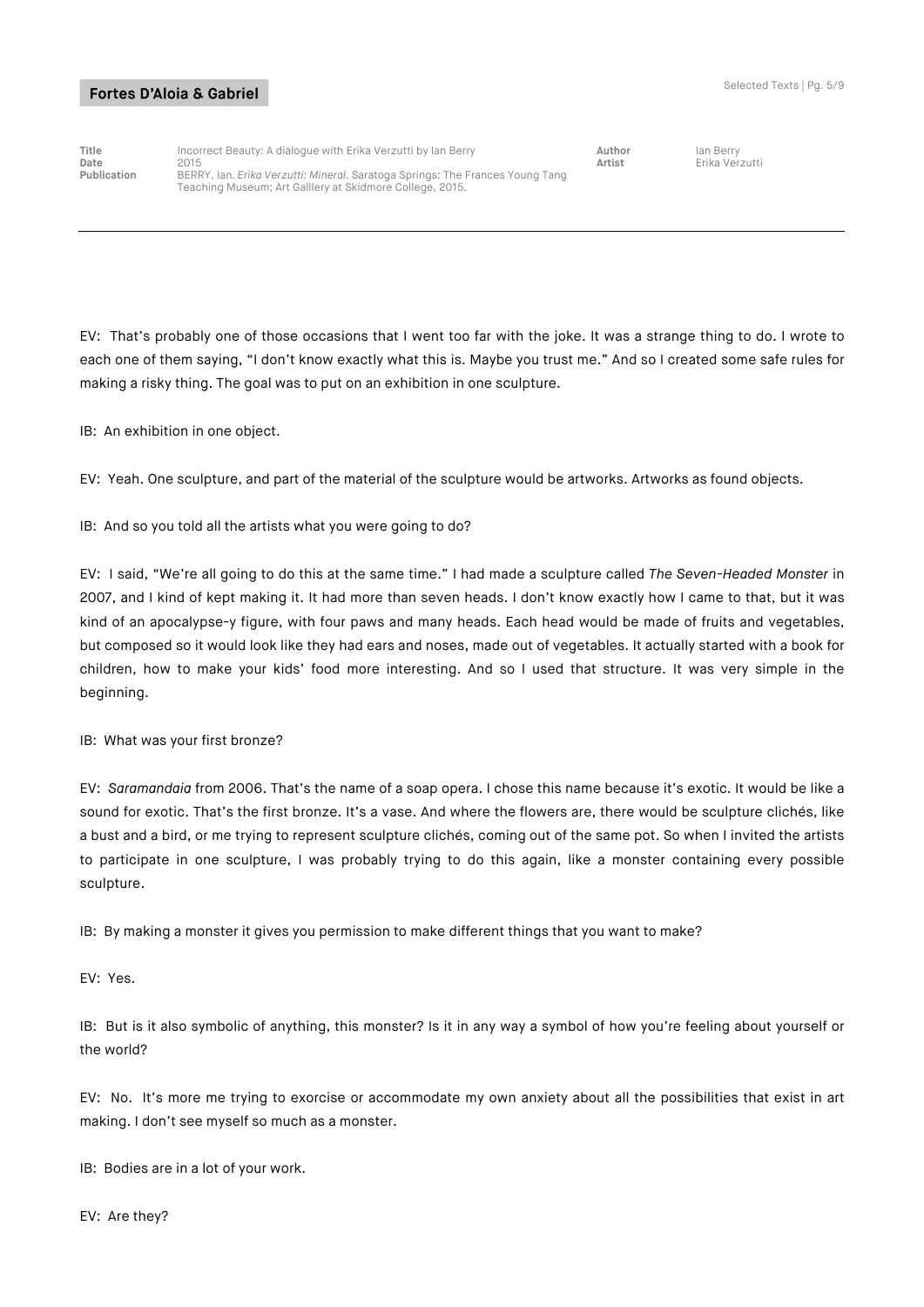**Title** Incorrect Beauty: A dialogue with Erika Verzutti by Ian Berry **Author** Ian Berry **Date** 2015 **Artist** Erika Verzutti **Publication** BERRY, Ian. *Erika Verzutti: Mineral.* Saratoga Springs: The Frances Young Tang Teaching Museum; Art Galllery at Skidmore College, 2015.

IB: You don't think so?

EV: No, I think that I'm so bad with the human body. That's something that I just can't make. I'm bad at it, so I keep trying.

IB: There are bodies in here: round things, holes, appendages, heads, ears....

EV: I'm trying to disguise it. I'm trying to find my way to the body from the edges. There are lots of edges and outlines in the sculptures. With the *Missionary* sculptures for example, there are a lot of outlines. Because I deal with things as images, I have a favorite point of view for sculptures—*Mineral* is a super-frontal thing.

IB: What about the mannequin bodies in your video *It's So Hard*? Are those photographs from store window displays?

EV: They are all online. I didn't photograph them; I found the photographs. They vary in a crazy way. I had a lot of fun with that. I wish I could do more stuff with this, but I cannot. They are too good all by themselves.

IB: What attracted you to these?

EV: I don't know—this Brazilian bikini butt image. Also hot pants. That's an image that's in me forever—maybe it's a cultural thing. I just find them beautiful—you know?—making a drawing of this bikini from behind. I have created instructions to do it: one curve, another curve, a diamond in the center. I'm always curious when I see sculptures of butts. Rebecca Warren did one and I was like, "Ooh, she got it." Because it's all round, like a ball with a mark, just a groove in the middle. It's an entire ball. I said, "Ooh, that was smart." Because I don't know where to end—where to cut the body on top.

IB: But when you say you have been carrying around this thing about the Brazilian butt, is that a celebration or a burden?

EV: I don't have a problem celebrating it. I always marveled, since I was a child, at women's bodies. And the way it was exploited in advertising, all the stretch jeans, I remember very well in the eighties—that was super-erotic. It's very much for the erotic appeal, so it's easy for me to connect this to the work I'm doing now. It's very tactile.

IB: When you're making sculpture that isn't so specific to a body, is there an erotic edge for those, too?

EV: Probably. There are fingers everywhere. You have the indication: fingers were here. For me, that's a desperate need to share the experience, in that case, of the clay—the contact with the clay: wet, smooth, firm, cold and so on. They are sensual.

IB: Was it meant to capture the immediacy you feel? And try to hold that, so that you can show other people?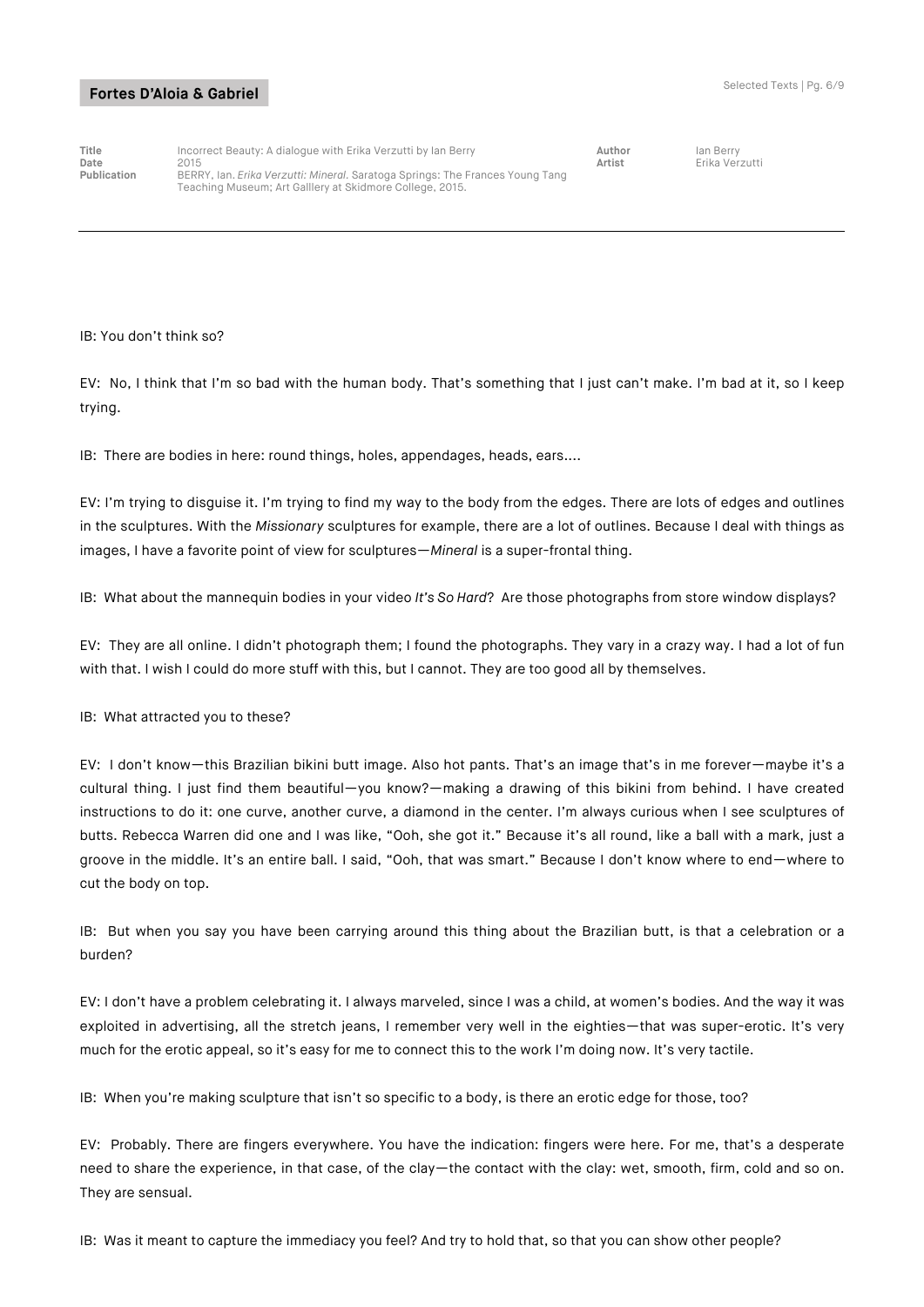**Title** Incorrect Beauty: A dialogue with Erika Verzutti by Ian Berry **Author** Ian Berry **Date** 2015 **Artist** Erika Verzutti **Publication** BERRY, Ian. *Erika Verzutti: Mineral.* Saratoga Springs: The Frances Young Tang Teaching Museum; Art Galllery at Skidmore College, 2015.

EV: Yeah. Yeah.

- IB: Do you like people recognizing things in your work, like a tray of makeup in *Call Girl*?
- EV: Well, I like titles. I'm never untitled.

IB: Your titles are great.

EV: Thanks. I think the artist should title things and then shut up. I don't like instructions of how to look at a work. So if people didn't see makeup there, maybe I would be a bit anxious, because that's a very funny one. But it's almost as if the makeup is not really there. That's not makeup. That's not an image of makeup; that's something else. Like this geometry, that is handmade, and that doesn't really fit.

IB: How did you come up with the title *Painted Lady*?

EV: I called that sculpture a woman, because I really wanted it to have breasts and hips,

IB: Or *Tortoise*? The word is funny.

EV: Yeah, the word is hilarious. I can barely pronounce it!

IB: Do you like your titles to be translated?

- EV: It depends. I see them piece-by-piece, each way.
- IB: Do you think of them in one language?

EV: One language. It could be Portuguese or English. Many times it's English. I don't think in Portuguese and then translate to English.

IB: How do you choose which vegetables to use for molds?

EV: That was the early days. I had many molds of vegetables, and I chose them for their texture.

IB: What makes them good?

EV: I never made an apple because it's too smooth. The outline is not really definite.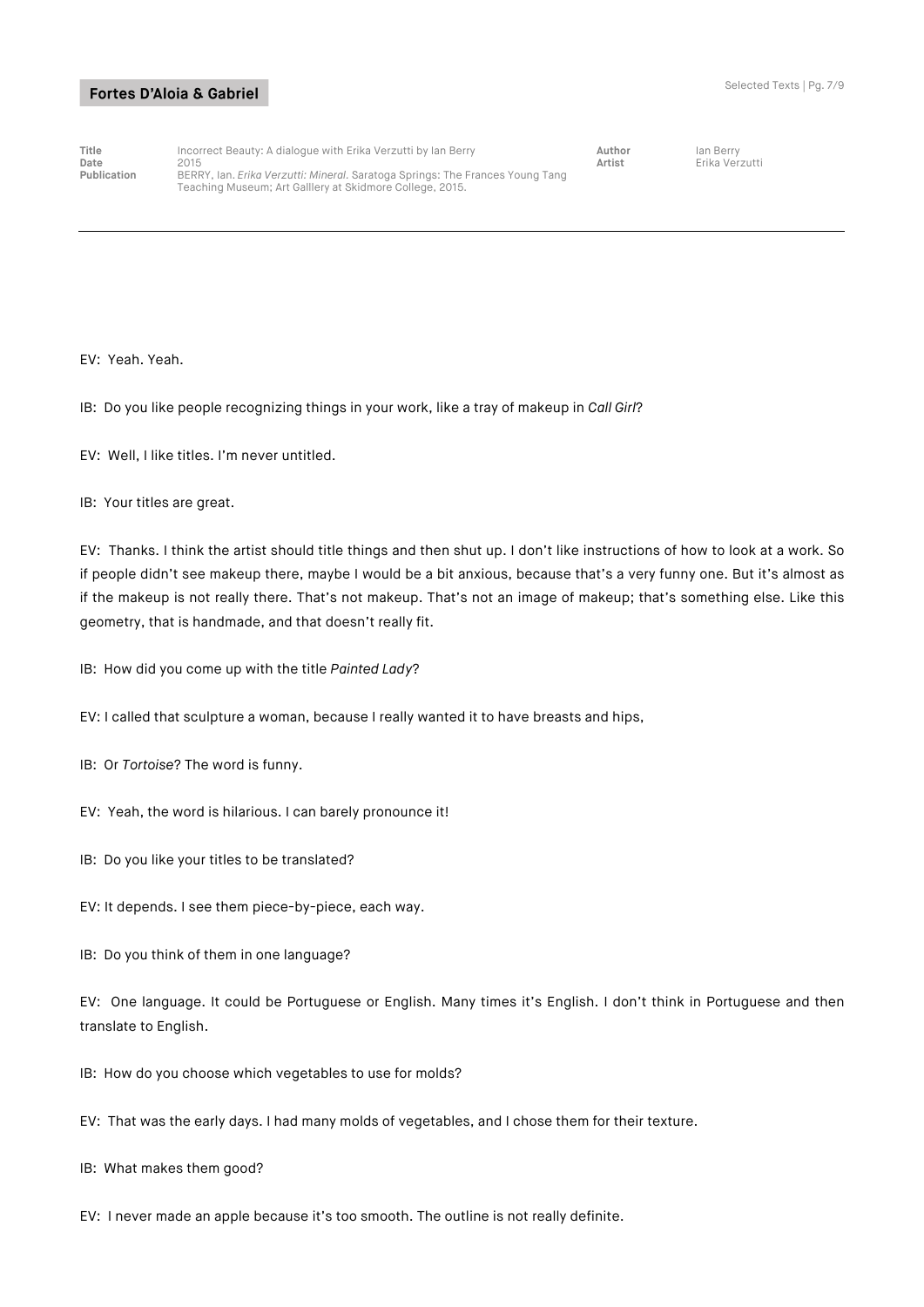**Title** Incorrect Beauty: A dialogue with Erika Verzutti by Ian Berry **Author** Ian Berry **Date** 2015 **Artist** Erika Verzutti **Publication** BERRY, Ian. *Erika Verzutti: Mineral.* Saratoga Springs: The Frances Young Tang Teaching Museum; Art Galllery at Skidmore College, 2015.

IB: So you like texture?

EV: Or outlines.

IB: Or holes?

EV: With fruits it was more about skin and protuberances. In the wall works, holes are starting to play an interesting new game. Not complete orifices as in Barbara Hepworth, not just yet. But depressions and craters.

IB: Talk about *Mineral*, the main work in our exhibition.

EV: I started painting clay, trying to make it look like amethyst. Then I used bits of the real stone. And then I went back to faking it, because the geodes were too good, or too real. But what I like a lot is that in the final work, we have the fakes, and the realistic castings, and hand made geodes, and clay pedestals…none of the experiences were left out, they were all integrated to create some liberal new nature with contradictory rules.

IB: Why did you start using geodes? Where did you see them?

EV: I've seen them all my life.

IB: Did you have a collection?

EV: No. I hated them! They were the ugliest things possible. Nobody liked them, really. Now they're everywhere. Now, like everybody else, I feel they're beautiful. I got that *wave* of the stones and geodes, one year before I started seeing them everywhere.

IB: So when you started being interested in them, you were investigating something that you thought was ugly? Or something you were attracted to because it was a bit of an attraction-repulsion at the same time?

EV: No, I felt attracted to them after a lifetime of not liking them. And this happens all the time. We need to see things that our eyes are not tired of. I feel easy about the need for novelty, I see it as some human basic need for expansion. We like something, and then we don't like it anymore because we've had too much. Then we want something new until we feel uninterested again.

IB: Yeah, you're too full.

EV: Yeah. Proust talks about that in a beautiful way. A very beautiful way. He tells the story of this opera that he went to see, *Phaedra*. Then, maybe two, four, five years after that, he goes back, with all that expectation of revisiting the memory he had, and that singer he loved, the woman's hair, all these details. And then he goes again through all the